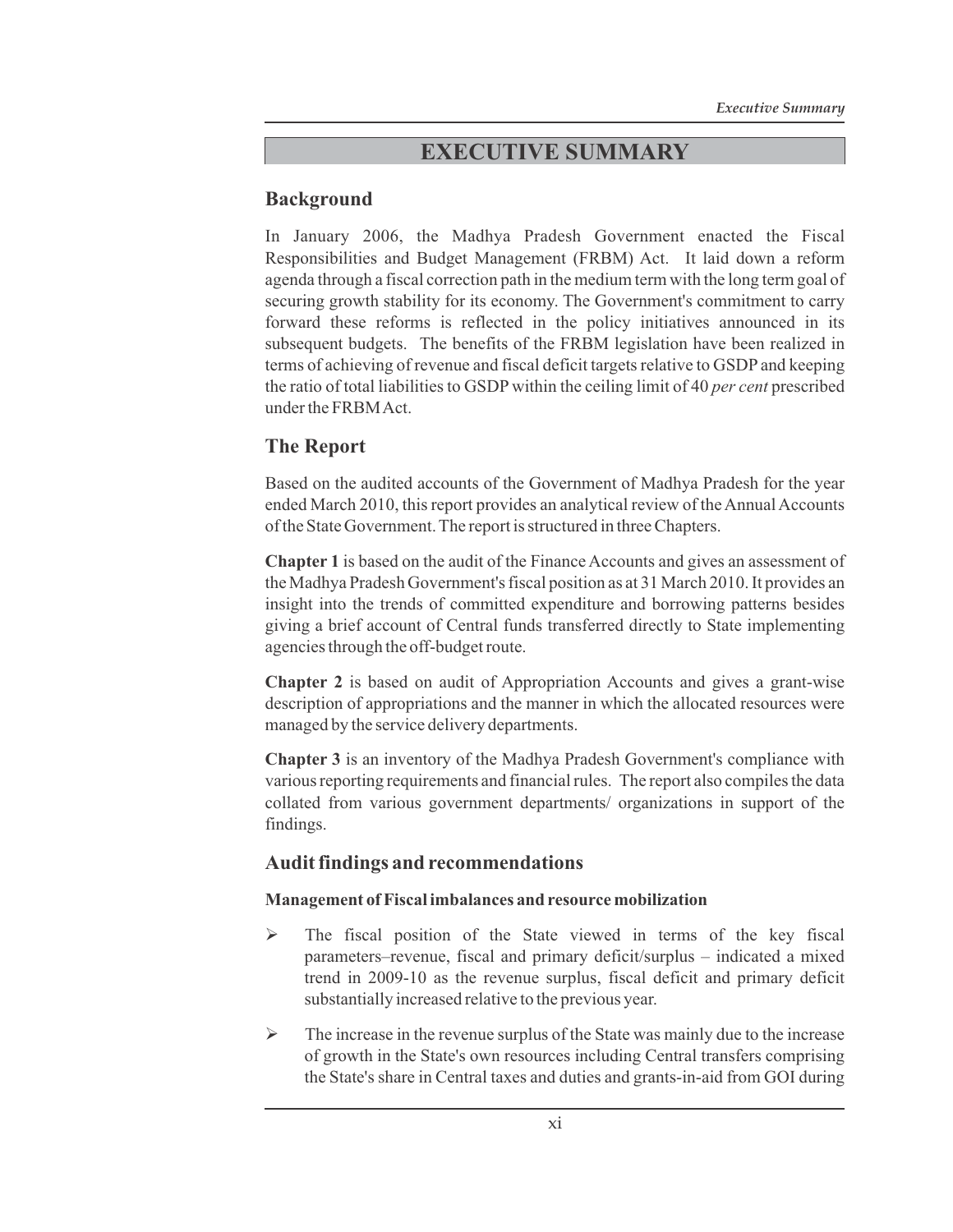2009-10 as compared to the previous year.

 $\triangleright$  Fiscal deficit relative to GSDP increased from 2.58 per cent in 2008-09 to 3.19 *per cent* in the current year, but remained within the 3.73 *per cent* ceiling prescribed in Budget Estimate and less than four *per cent* permitted by GOI in order to counter the impact of the economic slowdown.

## **Arrears of Revenue**

- $\triangleright$  The arrears of revenue as on 31 March 2010 amounted to  $\overline{8}897.46$  crore, of which  $\bar{z}615.93$  crore (excluding the amount related to the Transport Department) were outstanding for more than five years. In addition,  $\bar{\tau}$ 1,720.92 crore was pending in respect of the Mining Department on account of litigations in courts.
- $\triangleright$  The Compound Annual Growth Rate (CAGR) of non-tax revenue receipts in Madhya Pradesh during the last decade has been slow in comparison to that in other General Category States.

#### **Management of liabilities**

- $\triangleright$  The high growth of fiscal liabilities (12.28 *per cent* over the previous year) is a matter of concern and prudent debt management will have to be ensured to keep the growth of fiscal liabilities in check.
- $\triangleright$  A Sinking Fund for amortization of loans had not been set up by the State Government. The ratio of total liabilities to GSDP, although within the ceiling limit of 40 *per cent* prescribed by the FRBM Act 2005 continued to increase due to persistent increase in fiscal deficits till the current year.
- Ø The maturity profile for repayment of about 16 *per cent* of the State's debt was not available as information had not been received from the State Government/Reserve Bank of India. It is critical to have clarity on the repayment schedule of debts.

## **Net availability of funds**

- Ø During the current year, internal debt redemption was 71 *per cent* of fresh debt receipts and redemption of GOI loans was 86 *per cent* while in the case of other obligations, repayments were 93 *per cent* of the fresh receipts, indicating that the fresh debt receipts were mainly utilised for repayment of debt.
- $\triangleright$  Repayments of internal debt and loans and advances from the Government of India included 68 *per cent* on account of payment of interest and debt relief, indicating that only 32 *per cent* was for repayment of Principal Debt.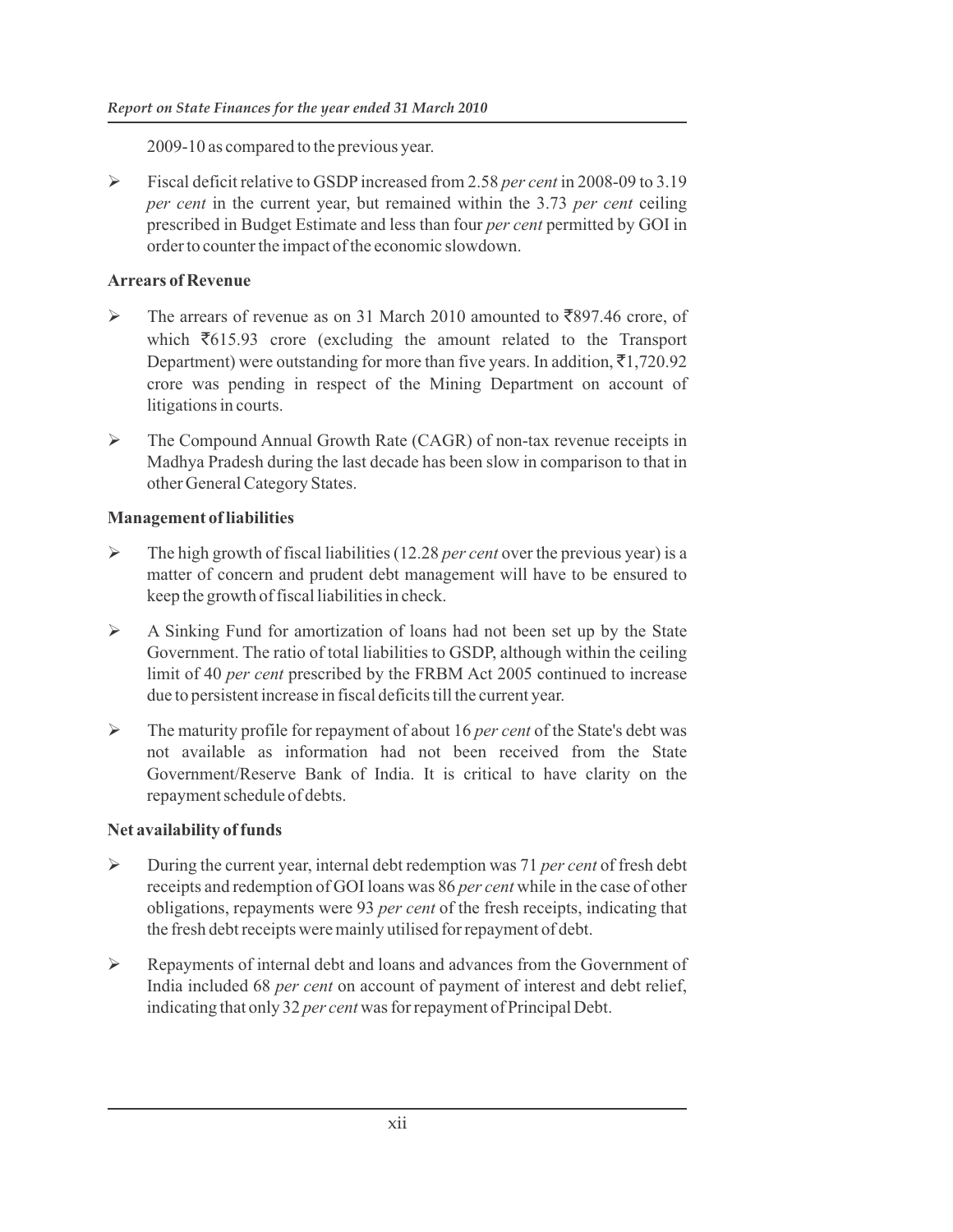## **Return on Government investments**

Ø *cent* during the last three years while the Government paid an average interest rate of 7.30 *per cent* on its borrowings during 2007-10. The Government needs not only to invest its high cost borrowings more judicially to get better returns but also to address the losses on account of various sick units by their restructuring and rehabilitation and/or by considering disinvestment of such units. The average return on the investment made by the Government was 0.61 *per* 

## **Expenditure Management and Fiscal Priority**

- $\triangleright$  The expenditure pattern of the State revealed that the revenue expenditure as a percentage of total expenditure continued to share a dominant proportion of the total expenditure at 75 *per cent* during 2009-10, leaving less resources for expansion of services and creation of assets. Moreover, within the revenue expenditure, the Non-Plan Revenue expenditure (NPRE) of  $\overline{5}26,059$  crore in 2009-10, remained significantly higher than the normatively assessed level of Twelfth Finance Commission (TFC)  $(319,257)$  crore) for the year. Further, salary and wages expenditure, pension payments, interest payments and subsidies constituted about 78 *per cent* of the NPRE during the year. Decrease in the proportion of capital expenditure on Social Services and marginal decline in the Economic Services to total expenditure and also fall in revenue expenditure on Operation and Maintenance during the current year over the previous year indicated decline in the quality of services.
- Ø During 2000-09, the CAGR of revenue expenditure on the education and health sectors in the case of Madhya Pradesh was less than that of other General Category States. This means that the expenditure in these sectors needs to be increased.
- $\triangleright$  The expenditure pattern in the education and health sectors needs correction in the ensuing years as per the norms of the TFC according to which the Non-Plan salary expenditure in these sectors should increase only by five to six *per cent* while non-salary expenditure under Non-Plan heads should increase by 30 *per cent* per annum during the award period.
- $\triangleright$  The priority given to expenditure on the education and health sectors in Madhya Pradesh, however, was not adequate in both the years 2005-06 and 2009-10 as their ratios to Aggregate Expenditure (AE) were lower than the General Category States' Average. Greater fiscal priority may be given to these sectors as other General Category States are spending a greater proportion of the aggregate expenditure on these heads than Madhya Pradesh.